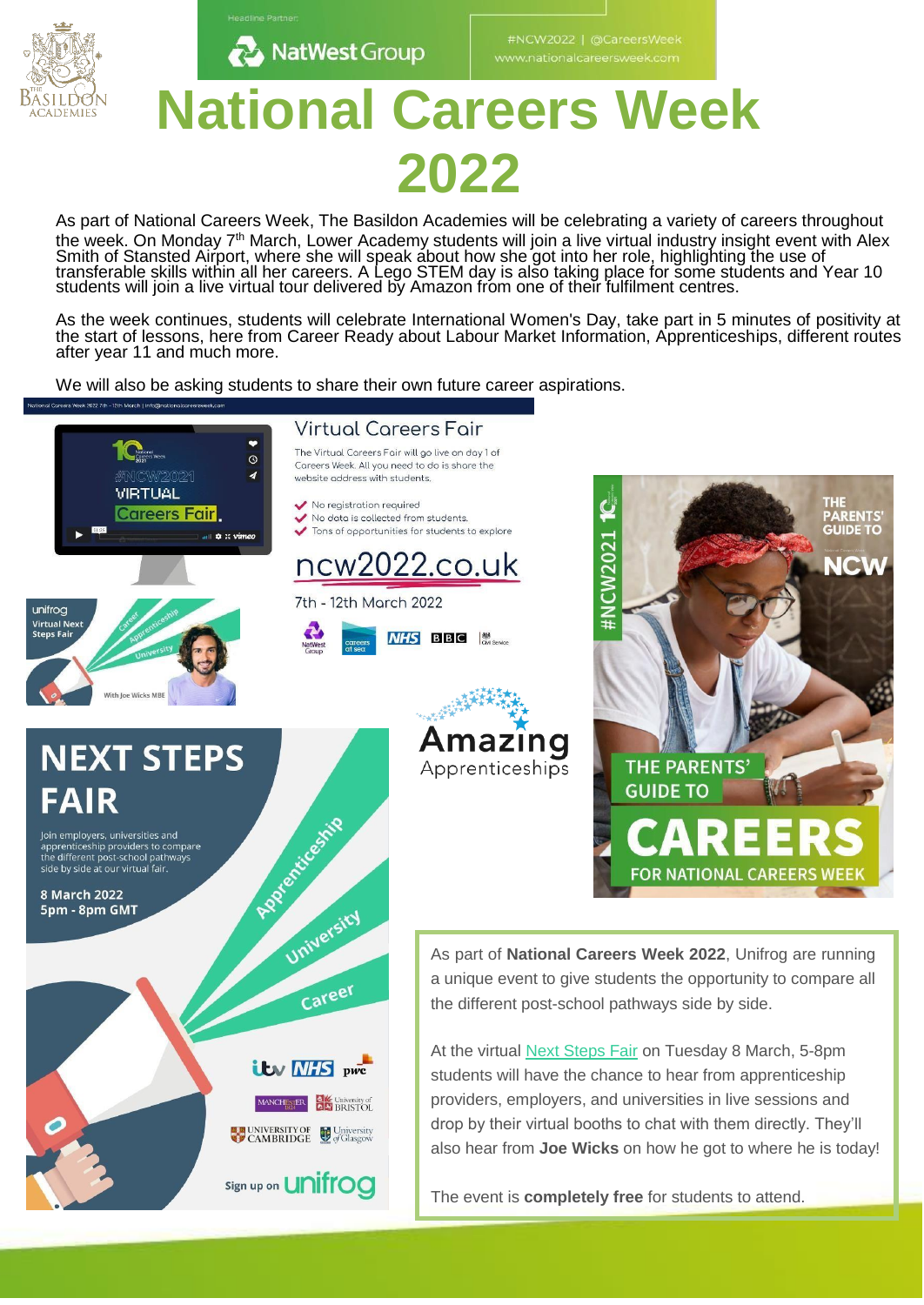

#### **Wednesday 9th March 6pm – 7pm Women in Finance Q&A Panel with ICAEW**

Come along to this virtual 1hr session to hear from an inspiring panel of women in finance, from a range of brands across the UK!

This session will be led by ICAEW and current finance apprentices to answer any questions you may have about careers in finance, the different routes into finance, the application process, and more.

We will be encouraging you to make the most of the session and unmute yourselves so that you can engage in an open discussion with the live panel of team members from multiple brands about any questions, comments or concerns you might have! We will still have the chat box open for questions as well if you feel more comfortable communicating that way. Sign up [here.](https://pathwayctm.com/event/women-in-finance-qa-panel-with-icaew/?fbclid=IwAR2ElBeB8om7sJ4-XVlgLE6ixNihfw5MkWhqPIe31Iw60r7VU-ZFCBAmGyY)



#### **Create the future you want**

If you are thinking of a career with Microsoft, this is their perfect way to start! Join the Virtual Insight Series and explore Microsoft's organisations, culture, and early career opportunities ahead of applications opening for the Microsoft 2022 Apprenticeship Programme later this year.

**[Limited spaces available: Sign up now](https://content.thetalentportal.co.uk/e3t/Btc/ON%2B113/cpD0d04/VX7XLv2SZ2h0W4bdxhl32Sj8tW61z83B4FXm63N8pR4D73d40tV1-WJV7CgD8fN61HcPlYKnC9W9bN8CM5NckK1W5STGkL7RNLv6W6ZshlF41y6YxW6MXf922YWDt0W4-H5t_7_Zl7KW6DtTPn52hZffVQ4kgm2rBsKtW8yWSCM41w1PyW8RjQZh7MjLclW4xzZkc7NwyM_W7WZV658MKnbbW1xpTsB6ZMXdsW8C45k37TWSdPW80xDxl3XzyrbW6LD4Lb5CdWxZVd0GQY1C_y9CW8q_ctz6xj4JQW4PMfZP73JNjqV7bnSN33517KVK9x-G7HYDrkW2NT4l_7Hg3PZN1WCBTN24Q9GW8g6M-C8c3Z91W3291ct99Dpy8W1w8yf87nNHKHW6Qm9Ct78SdXtW5C3Lfp8f8ZjfVcrR6-2bHvPFW2kGSZp70CbVv35g21)**

# #NCW2022 | @CareersWeek

**Our Spotlight Talks are back by popular demand!** Delivering free virtual advice and guidance to support young people to confidently take the next step on their career ladder.

Broadcast live on **Wednesday 9 and Thursday 10 March**, [Spotlight on Green Jobs,](https://worldskillsuk.us6.list-manage.com/track/click?u=119f6fa8a15eeff15872a76e5&id=b469b9ce31&e=0e88e7fa89) in partnership with NCFE, will focus on the variety of green careers that can be built from technical education and apprenticeships. The government's ambition to create **2 million jobs in the green economy** by 2030 is an exciting opportunity for young people to develop skills which will help accelerate the UK towards net-



#### **Brand new careers in Cyber**

Government Security Profession are looking for keen young talent to fill their level 4 apprenticeships and level 6 degree apprenticeships in Cyber Security. These vacancies will allow young people to make a huge difference to the security of the nation whilst accessing high quality training and an exciting and varied career.

**[Explore available vacancies here](https://content.thetalentportal.co.uk/e3t/Btc/ON%2B113/cpD0d04/VX7XLv2SZ2h0W4bdxhl32Sj8tW61z83B4FXm63N8pR4BZ5nCVBV3Zsc37Cg-mjN3bHYVP2BMG2W5y8QPC71P8Q-W7rt-ZV2H3rvYW3DVjxp6MbPGXW81WjY71C-Z64W4SDp9K2NBD-MM6Ff9RPkQSgVjBgQC1HDPdbW8bYK_v7LHrNLW1B94sW8SJVHGW8rqgng85RPCsN3hnS2FMpcXnW49YTY75hNrZDW8scYqT5sLdNgW23fwgX1Z5FtzW7MTmV_6102MnW7Hc5lr2zB3QYW2bL7rN3y7jqLVbsbpL3JV8hXW4h2S7J1nx59FW5l10Vb4VlTrNV9_wj44C6KrlW2GCwld7MTZkDW7Zr0548YFPp8W4PYdv_1VZj02W4nG7PV8vbdJ8N8h79nVyv71xN56p0VXg5WW0N3mR7HY9F1R8W34jk9f5wgVG8W1vwWf72lVRp1W1b8khL4P-jZyW317lXC8CM-KMW4hyJcX893w-RW99rdwH810qv-W5rPp7y5pQ9yXW57vsXW4F0M6-W8ctqdL1QW-Cb3f951)**

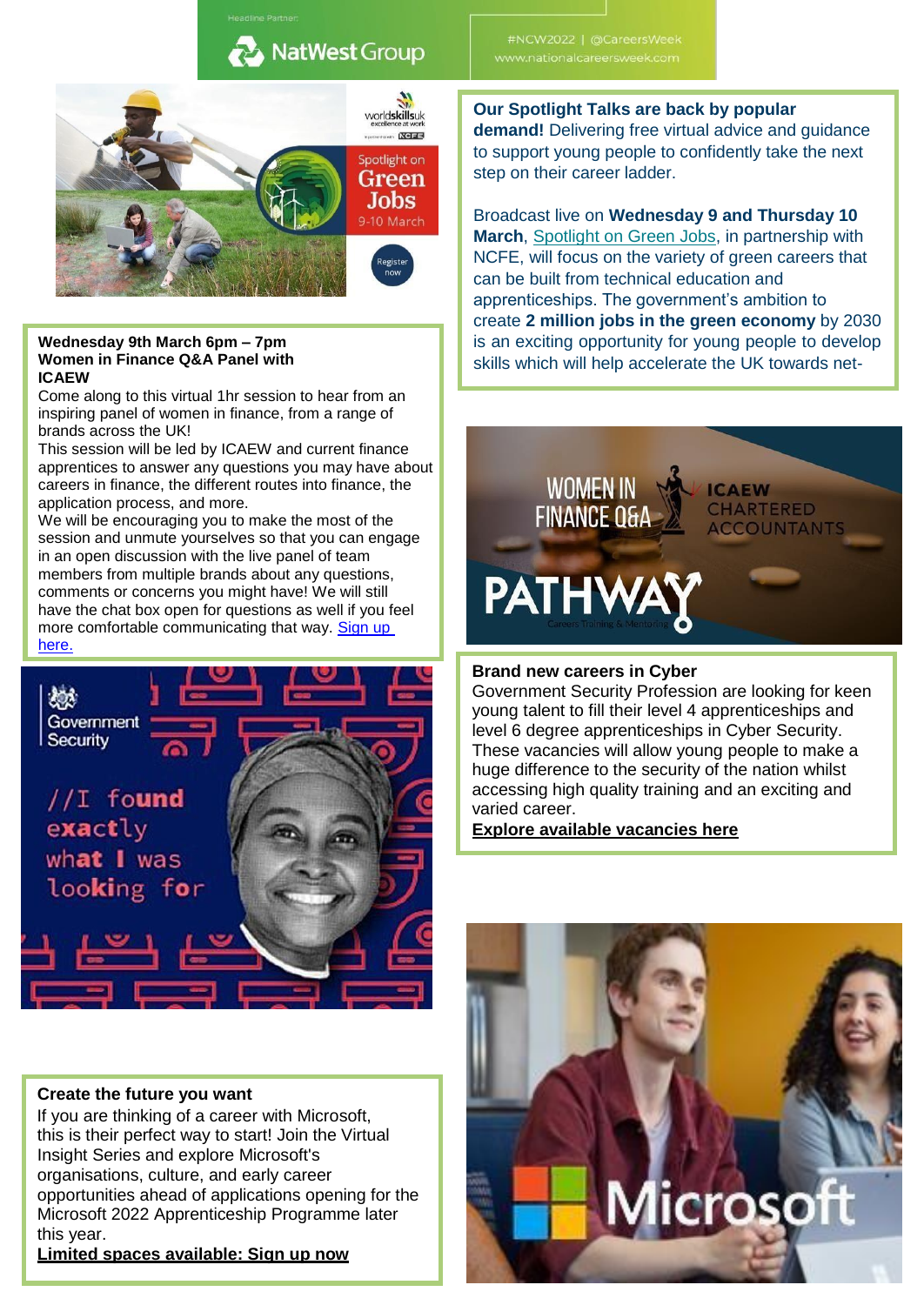#### **PwC's Virtual Insight Week returns**

Applications are open for PwC's Virtual Insight Week, taking place this summer for Year 12 students. Your students will get the opportunity to hear all about building a career in the world of accounting, business or technology, and have the chance to develop their employability skills.

#### **[Apply now](https://content.thetalentportal.co.uk/e3t/Btc/ON%2B113/cpD0d04/VX7XLv2SZ2h0W4bdxhl32Sj8tW61z83B4FXm63N8pR4Cf3q3nJV1-WJV7CgMt_W7spYzR3qmXPKN75nplKWTk2cW8RQh4J1gNQkLW29LGKd1Lz-5TW9bKF_B4pmhPYW3xsJkR3lrGyJW4mvKth1M8dFMW60Xrb38HmTC4W5139WN933XxjW7DxKb74vMc4ZW1kTyK08n0HfjW6xDlkb9fNSRJW7Y3TmC1K_ypqW1_JMLy93LTywW8mqX637_K15XVWqzv57yL8qtW6kgqzC1VGGn2W7cHm__61Bjj8W4NLjKd4wYlyCW68DmBj7zftLhMG0F4xvXtVgW9dH3J75yHFSTW7BZ4Qy9g-VMwW4t5H_z3h7zGm3lr-1)**

#### **Building careers in Construction**

McCarthy Stone's bespoke apprenticeship programme will provide your students with a fantastic introduction into housebuilding. They can develop their skills across a range of careers – from land buying and surveying to project and site management – before specialising in their chosen path.<br>Explore McS apprenticeships

University of **UH** 

**STEM virtual careers fairs**

Explore our virtual careers fairs that inspire and inform, supporting young people to be better prepared for future. Aimed at 13 to 19-year olds, each virtual careers fair showcases employers from various industries and helps young people

**STEM** 

learning



**Join us at the University of Hertfordshire to have any** questions about university answered. Be inspired by taster lectures, master classes and industry talks too. We hope they will help you choose your course and provide inspiration for your personal statement.

#### [www.herts.ac.uk/study/open](http://herts.askadmissions.co.uk/admin/Communications/ClickThru.aspx?qs=_vFj2nfd933byQBqVRzc8bWrtv7dZI-0KcdYsjo6Qtljz43r5Sn9ztHYDjeJAJVI8)[days/undergraduate-](http://herts.askadmissions.co.uk/admin/Communications/ClickThru.aspx?qs=_vFj2nfd933byQBqVRzc8bWrtv7dZI-0KcdYsjo6Qtljz43r5Sn9ztHYDjeJAJVI8) [events/virtual-events](http://herts.askadmissions.co.uk/admin/Communications/ClickThru.aspx?qs=_vFj2nfd933byQBqVRzc8bWrtv7dZI-0KcdYsjo6Qtljz43r5Sn9ztHYDjeJAJVI8)

- **Language Taster**: Beginners' Mandarin 16 March 2022, 16:00 - 17:00
- **Psychology**: Why sometimes we see things as they aren't 16 March 2022, 16:30 - 17:30
- **How to choose a course at university** 17 March 2022, 16:30 - 17:15
- **Pop Politics**: Kiss don't tell Dating in the context of ethnic conflict 23 March 2022, 17:00 - 18:00
- **Geography & Environment**: Measuring the meltdown 24 March 2022, 17:00 - 18:00
- **History**: Easter Interrupted The reformation of a calendar custom 29 March 2022, 16:30 - 17:30
- **UK Student Finance**: What's available and how to apply 07 April 2022, 10:30 - 11:15



discover career pathways.

#### **Careers in Business / Logistics - Kuehne+Nagel Group**

On **Wednesday 9th March** from **5:00pm - 6:00pm,** we're hosting a virtual careers insight event with one of the world-renowned logistics companies, Kuehne+Nagel.

With over 74,000 employees at 1,400 locations in over 100 countries and global revenues of \$20 billion, the Kuehne+Nagel Group is one of the world's leading logistics companies. They provide logistics services to virtually all key industry sectors including Aerospace, Automotive, High Tech, Drinks, Event and Hotel logistics, Forest Products, Marine logistics and Food services as well as Industry.

**[https://us02web.zoom.us/webinar/register/WN\\_PxY3cPtUR4ymxLgrV0JKFA](https://us02web.zoom.us/webinar/register/WN_PxY3cPtUR4ymxLgrV0JKFA)**